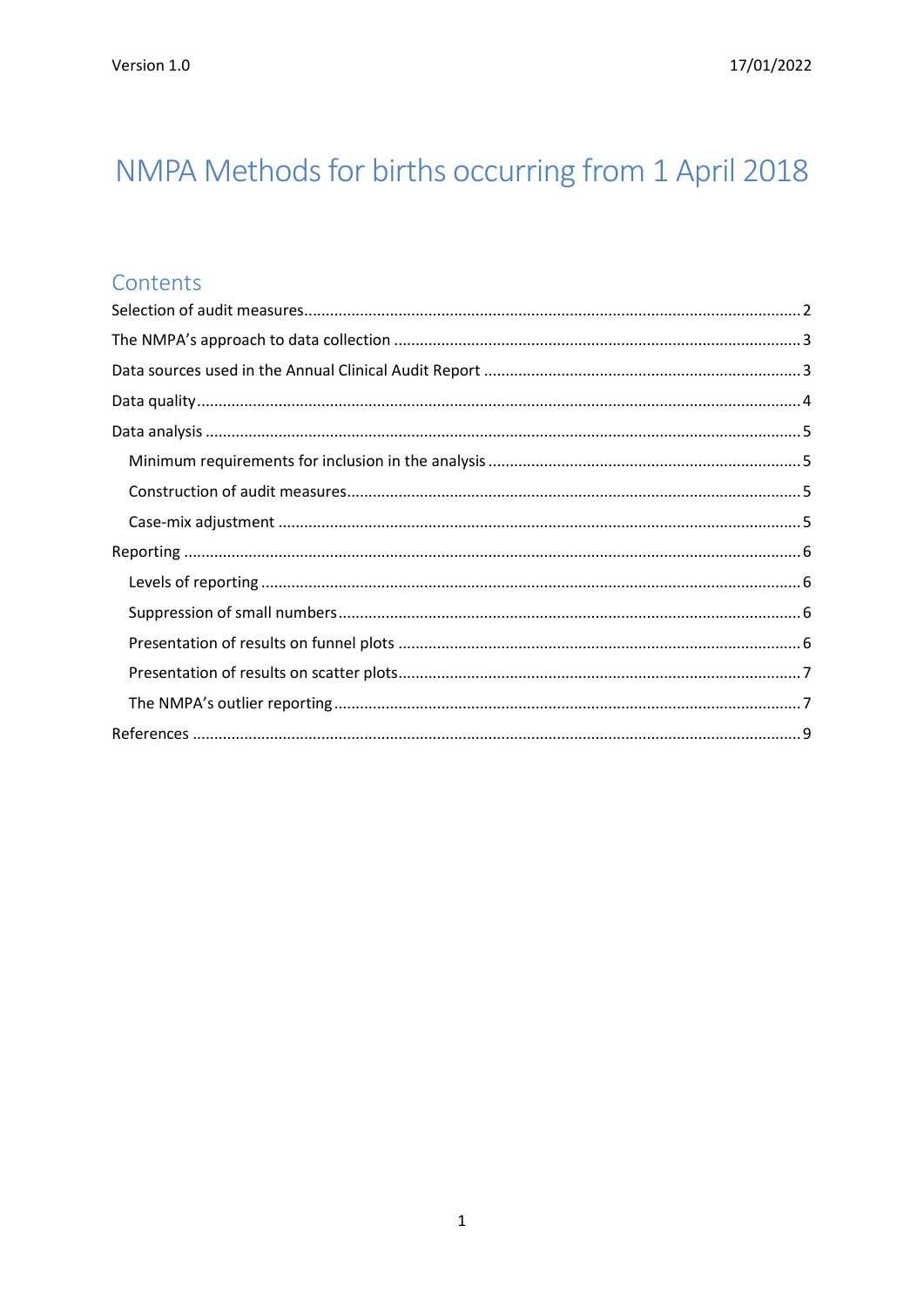### <span id="page-1-0"></span>Selection of audit measures

The suitability of a measure for inclusion in a national clinical audit depends on a number of explicit criteria: validity, fairness, sufficient statistical power and adequate technical specification. In addition to these criteria, it is also important for a set of audit measures to be balanced. In other words, the audit should cover various dimensions of care to give a complete overall picture of the service.

Measures were selected for inclusion in the NMPA continuous clinical audit through an iterative process:

- 1. A long-list of audit measures was prepared by the NMPA project team between July and November 2016, based on:
	- a pre-tender NMPA development and prioritisation project carried out by the National Perinatal Epidemiology Unit in 2014<sup>1</sup>
	- a review of relevant national standards and guidelines
	- consultation with the NMPA partner Colleges
	- a scoping exercise of currently available record-level datasets related to maternity to determine which measures would be possible to derive
- 2. The long-list was used as a basis for consultation with the NMPA Clinical Reference Group and Women and Families Involvement Group to determine the validity and usefulness of each measure. This process took place between November 2016 and May 2017 and resulted in a short-list of measures that were deemed clinically relevant and of use to our audience of women and families, clinicians, policymakers, commissioners and stakeholder groups.
- 3. Each short-listed measure was evaluated further by the NMPA project team, taking into account the data the NMPA was able to collect and access in its first year. The team considered the suitability of a measure in terms of:
	- feasibility and data quality
	- i. how well can the population of interest be defined with the available data items?
	- ii. how well can the important case-mix difference be captured by the available data?
	- iii. how well can the procedures or outcomes that define the measure be captured?
	- statistical power
	- i. what is the average number of patients within each unit with the procedure or outcome

of interest?

- ii. what is the average number of relevant events within each unit?
- iii. what is the chance that a true outlier will be detected (in a unit of average size)?

Sixteen measures met these criteria. The NMPA has also developed a list of audit measures that are currently aspirational because the necessary data items are not routinely collected in datasets. The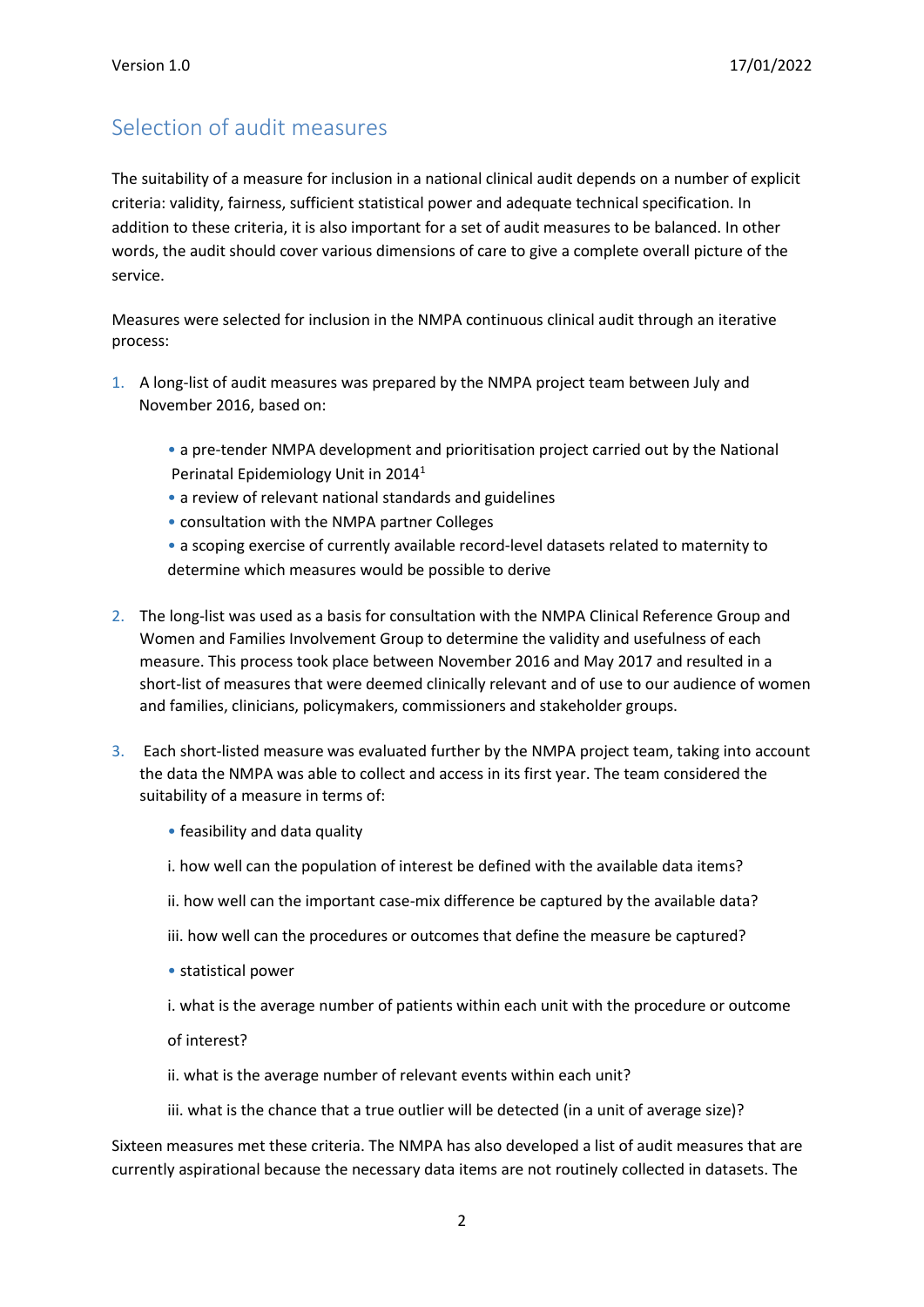NMPA continues to provide feedback and work with the national organisations responsible for managing maternity datasets to determine whether some of these measures may be collectable on a national basis in future years. It is also possible that some of the measures developed as part of the NMPA sprint audits will become part of the set of continuous audit measures.

### <span id="page-2-0"></span>The NMPA's approach to data collection

The NMPA differs from many other NCAPOP audits in that it brings together available data sources (i.e. those that are already collected either for clinical or hospital administrative purposes) rather than collecting primary data to create a bespoke audit dataset. By using existing datasets and linking these together, it eliminates the burden on clinical staff of data collection for the sole purpose of the NMPA.

Since the Clinical Report 2021 based on births in 2017-18, the NMPA uses national-level centralised maternity datasets for each participating nation. The use of national centralised datasets is advantageous as NHS trusts and boards are mandated to submit data to the centralised dataset according to a specification. This improves alignment of data items and coding before the NMPA receives data. An example specification can be found in the [MSDS Technical Output Specification.](https://digital.nhs.uk/data-and-information/data-collections-and-data-sets/data-sets/maternity-services-data-set/archived-guidance-documents) Such an approach adheres to the principle of 'collect once, use many times' advocated by national data collection strategies. We hope that by using these datasets for national audit and feeding back results to trusts and boards, the NMPA will help to drive up the quality of the data contained within them year-on-year.

The NMPA's Data [Specifications](https://maternityaudit.org.uk/pages/resources) can be found on the NMPA Website.

### <span id="page-2-1"></span>Data sources used in the Annual Clinical Audit Report

Data for births in Wales are provided in the Maternity Indicators dataset (MIds) and the Initial Assessment (IA) dataset, both managed by Digital Health and Care Wales (DHCW), as well as Admitted Patient Care (APC) records from the Patient Episode Database for Wales (PEDW), and some fields from the National Community Child Health Database (NCCHD).

Data for births in England are provided in NHS Digital's Maternity Services Data Set and for the Clinical reports for births in 2017-18 and 2018-19 uses version 1.5 (MSDS v1.5) as well as Hospital Episode Statistics (HES) records. These are linked to the ONS register of live births, stillbirths and mortality register as well as the PDS birth notification dataset which together form the ONS-PDS spine. For births reported from 1 April 2019 onwards [MSDS version 2.0](https://digital.nhs.uk/data-and-information/information-standards/information-standards-and-data-collections-including-extractions/publications-and-notifications/standards-and-collections/dcb1513-maternity-services-data-set) will be used.

A [data flow diagram](https://maternityaudit.org.uk/pages/resources) is available on the NMPA website.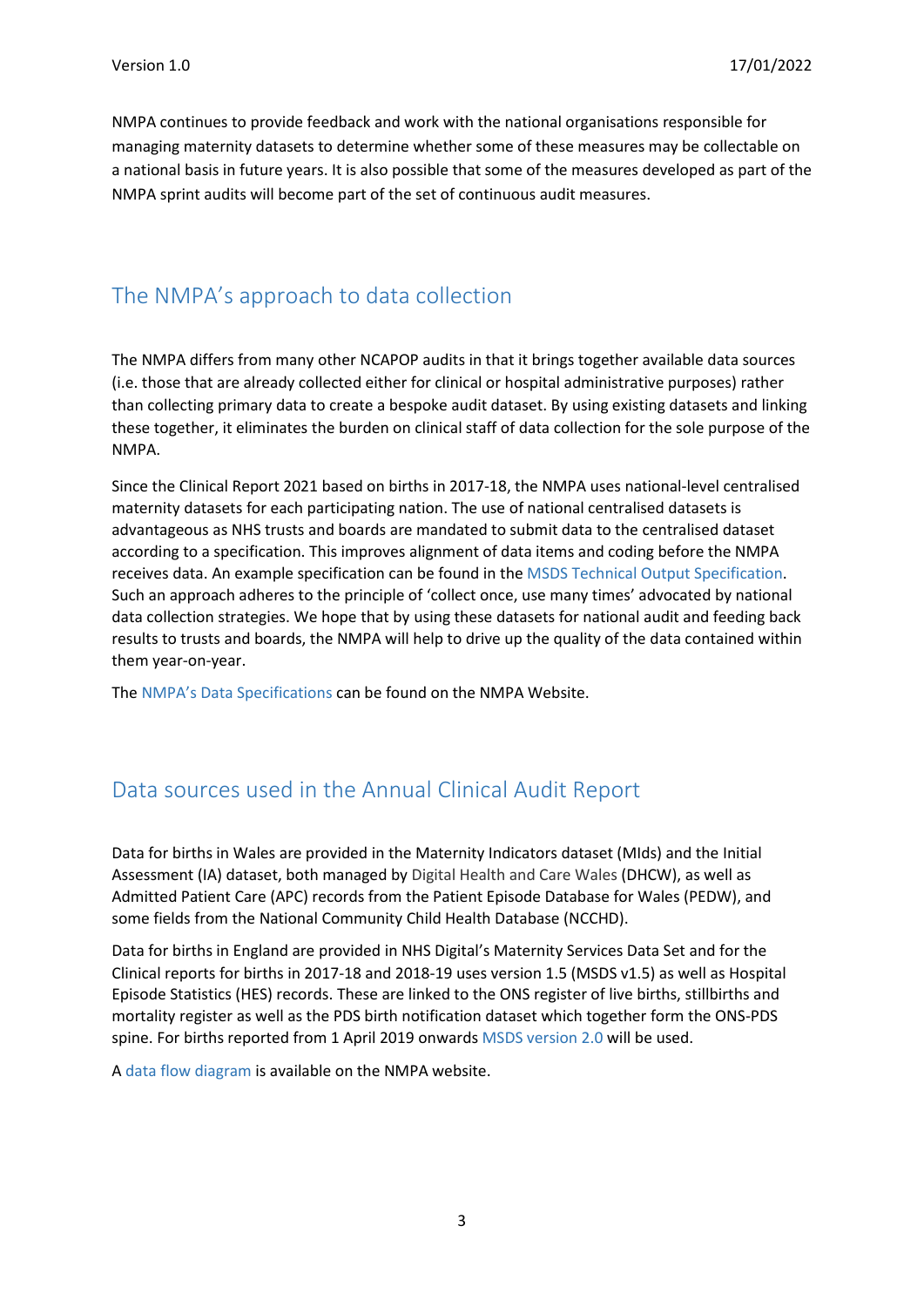## <span id="page-3-0"></span>Data quality

The NMPA team assesses data quality in four ways:

• Data completeness: for each key data items required by the NMPA, we exclude sites or trusts/boards if the proportion of records missing this information exceeds 30%. A summary of data completeness on some of the key variables is available online in the [Data Completeness](https://maternityaudit.org.uk/pages/resources) documents.

• Distribution: for many key variables, we define acceptable ranges within non-missing values. We exclude strongly outlying sites or trusts/boards that have a rate that is either too low or too high to be plausible (i.e. where no clinical reason for this level of variation could be envisaged). For example, a site with an obstetric unit will fail the gestational age check if the proportion of babies born at term (37+0 to 42+6 weeks) is less than 70%.

• Within-dataset consistency: for some variables, it is possible to perform internal consistency checks within the dataset. For example, it would be implausible for a woman who is coded as having her labour start as '*not applicable – delivered prior to labour onset via caesarean section'* to also be coded as having given birth vaginally. We check that these types of implausible records are rare within the dataset. Where consistency issues are detected, the variable identified as being the least plausible is set to missing for that record.

• Between-dataset consistency: for a few key variables, it is also possible to check for consistency between the different source datasets. For example, for England, gestation length at birth is available in the main maternity dataset MSDS as well as the ONS-PDS spine and the HES dataset. This is extremely valuable in the sense that it allows better decision making when cleaning the data, particularly when addressing within-dataset consistency issues on key variables. Where consistency issues are detected, the source identified as being the most plausible and/or reliable is retained for that record.

Additionally, in some rare cases where important data quality issues on a given measure affect an entire site or trust/board, it is sometimes possible to substitute that measure with that of an alternative source dataset for that given site or trust/board. Affected trusts/boards are notified when this is the case.

Assessment criteria were developed based on previous work.<sup>2</sup> The four data quality assessment approaches detailed above each serve a different purpose and, together, improve the likelihood of detecting poor quality data. For example, data quality assessment based on the proportion of missing data alone would not be sufficient, as it could lead to the inclusion of records from hospitals with seemingly complete data but with an observed distribution of data outside the expected range of values. By combining these approaches we can be confident that the published figures are based on data that have met at least a minimum standard of completeness and consistency.

Details of data quality checks performed for each measure as well as data item definition and alternative sources available for each can be found in the online [Technical Specifications](https://maternityaudit.org.uk/FilesUploaded/NMPA%20Measures%20Technical%20Specs%20-%20from%201%20April%202018.pdf) document.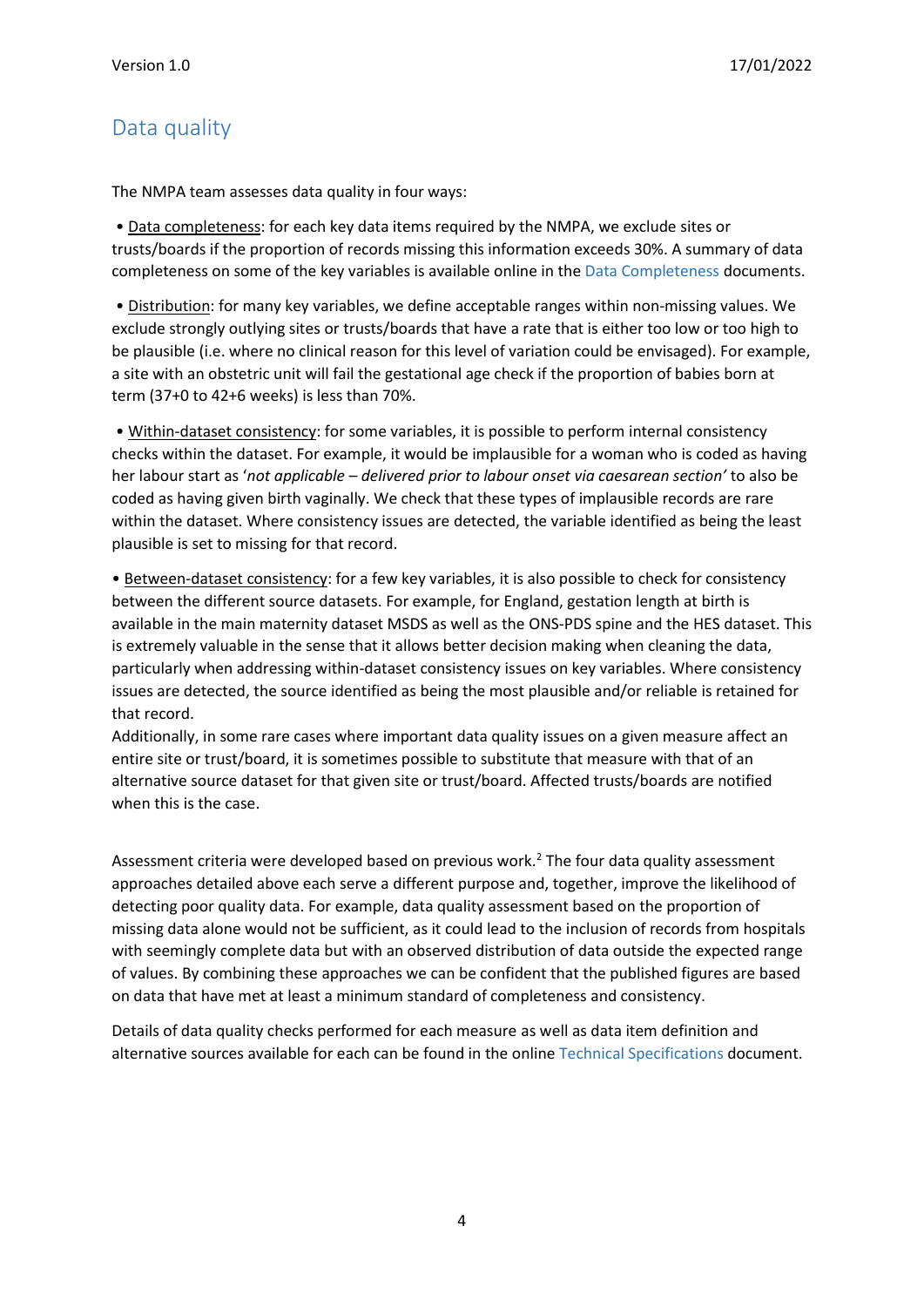### <span id="page-4-0"></span>Data analysis

#### <span id="page-4-1"></span>Minimum requirements for inclusion in the analysis

The analysis in the clinical report is restricted to:

- sites and trusts/boards that passed the NMPA site-level and trust/board-level data quality checks
- birth records within those sites and trusts/boards that contain the required data to construct the measure
- birth records within those sites and trusts/boards that contain the required data to construct case-mix adjusted results (where adjustment is applicable)

The number of sites and trusts/boards for which results are available therefore varies from measure to measure, depending on the specific data requirements.

#### <span id="page-4-2"></span>Construction of audit measures

The statistics in the clinical report are given as the proportion of events occurring within a group of women or babies. The reference group of women or babies (the denominator) changes between audit measures. As a general principle, the denominator for each measure is restricted to women or babies to whom the outcome or intervention of interest is applicable. For example, the measure of the '*proportion of women with a third or fourth degree tear'* is restricted to women who gave birth vaginally. A full description of these groups is contained in the [Technical Specifications](https://maternityaudit.org.uk/FilesUploaded/NMPA%20Measures%20Technical%20Specs%20-%20from%201%20April%202018.pdf) under each measure.

For measures relating to maternal care, results are presented per woman giving birth. For measures relating to the care of the baby, results are presented per baby born. In order to compare like with like, the majority of measures are restricted to singleton, term births.

#### <span id="page-4-3"></span>Case-mix adjustment

When presenting figures for individual health service providers, it is often appropriate for audit measures to take into account how similar the patient groups are at each service, and how they differ between services. Clinical and demographic characteristics of women can affect both the demands placed on the maternity service and the outcomes of care. In turn, some women and birthing people and babies with more complex needs and at higher risk are referred to specialist services. Accounting for risk factors which are outside the control of care providers is essential before fair and meaningful comparisons across services can be performed.

In the NMPA clinical reports, we control for differences in the case-mix between services by adjusting results using logistic regression models. These models adjust for risk factors that are beyond the control of the maternity services such as age, parity, previous caesarean birth and clinical risk factors that may contribute to variation in performance between organisations. Neonatal factors included in the case mix are birthweight and gestational age.

Since the clinical report for births in 2017-18 the NMPA's case-mix adjustment no longer includes ethnicity or Index of Multiple Deprivation (IMD). This amendment, adopted for future clinical reports, is so that our results accurately show the inequalities in maternity outcomes and do not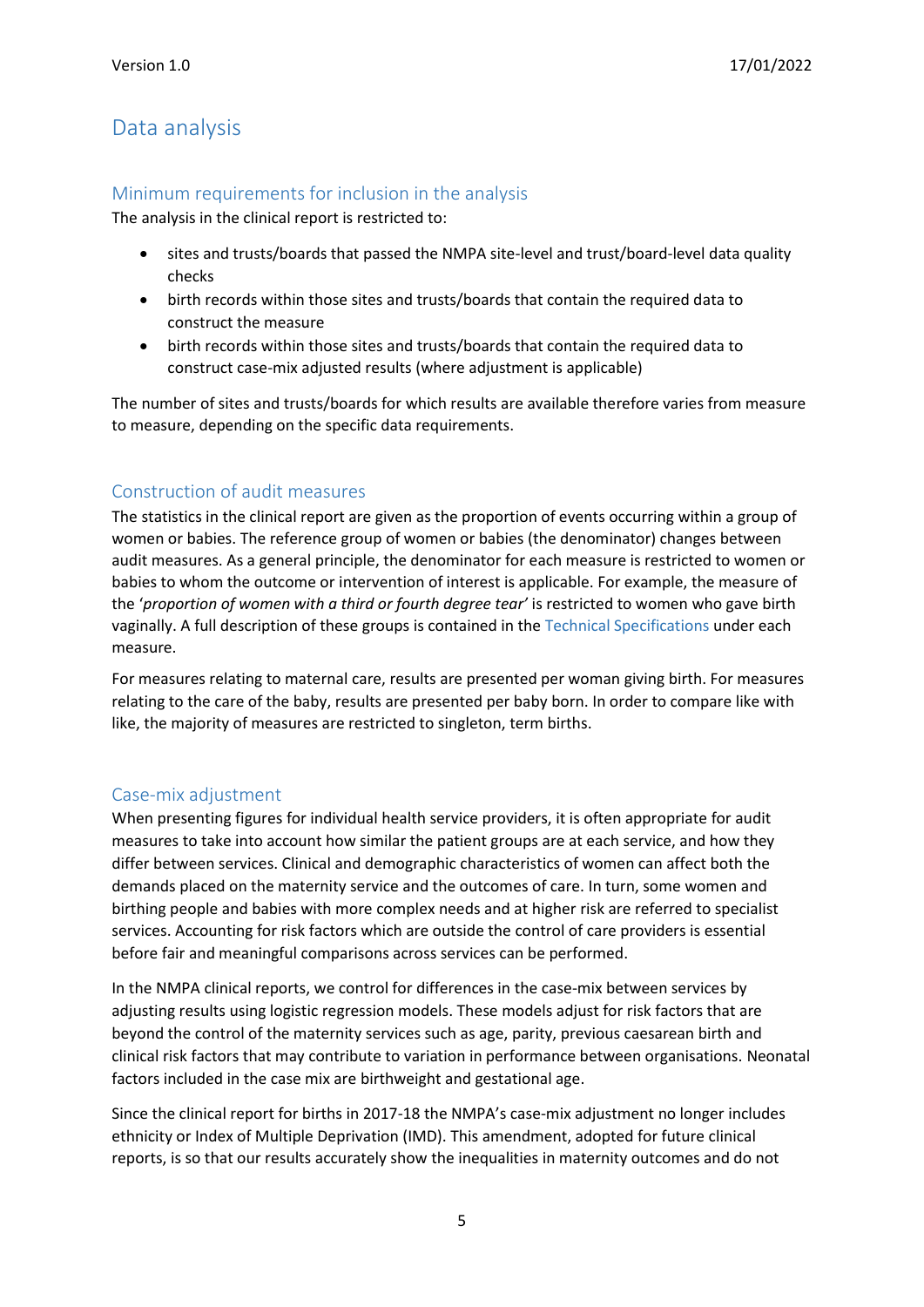mask the variation in outcomes associated with differences in a woman and birthing person's ethnic or socio-demographic background.

Further details, including which case-mix factors were used in each model, are given in the online [Technical Specifications.](https://maternityaudit.org.uk/FilesUploaded/NMPA%20Measures%20Technical%20Specs%20-%20from%201%20April%202018.pdf)

### <span id="page-5-0"></span>Reporting

All results for the NMPA's Annual Clinical Audit reports can be found on our [website.](https://maternityaudit.org.uk/pages/home)

#### <span id="page-5-1"></span>Levels of reporting

Current configuration of services has resulted in many NHS trusts and boards providing maternity services at more than one site. Hospitals with both an obstetric unit (OU) and an alongside midwifery unit (AMU) are therefore treated as one site. Site is the lowest level of granularity we are currently able to report on for the clinical measures, because for most sites with a co-located OU and AMU it is not possible to be absolutely certain whether a woman gave birth in the OU or AMU due to inconsistencies in the way the place of birth is recorded and lack of information on transfers in labour. Results by site as well as by trust/board are available on the NMPA website and will allow services to benchmark themselves against other services as well as national averages.

#### <span id="page-5-2"></span>Suppression of small numbers

We are not able to present results where individual women or babies could theoretically become identifiable. Statistical power to detect true differences between sites is also influenced by the number of births occurring at that site. These issues affect the level at which some results can be reported, and particularly affect freestanding midwifery units (FMU), the majority of which have fewer than 500 births annually. For each measure, any site reporting fewer than 5 births that are eligible to be in the denominator are not reported at site level.

#### <span id="page-5-3"></span>Presentation of results on funnel plots

A funnel plot (explained on our website in a [short video\)](https://maternityaudit.org.uk/pages/resources) is a graphical method for comparing the performance of organisations.<sup>3</sup> The main advantage of this technique is that it takes the size of each organisation into account. This is important because the amount by which the result of an individual provider may vary from the national mean is influenced by random fluctuations that are related to the number of births within the provider.

In the sample funnel plot in Figure 1, results for England are shown as blue circles and for Wales as lilac squares. The dotted lines show the 95% control limits and the dashed (outer) lines the 99.8% control limits. 5% of trusts would be expected to lie outside the dotted lines and 0.2% outside the dashed lines due to chance. Here, many more trusts and boards lie outside these lines. This is an example of overdispersion.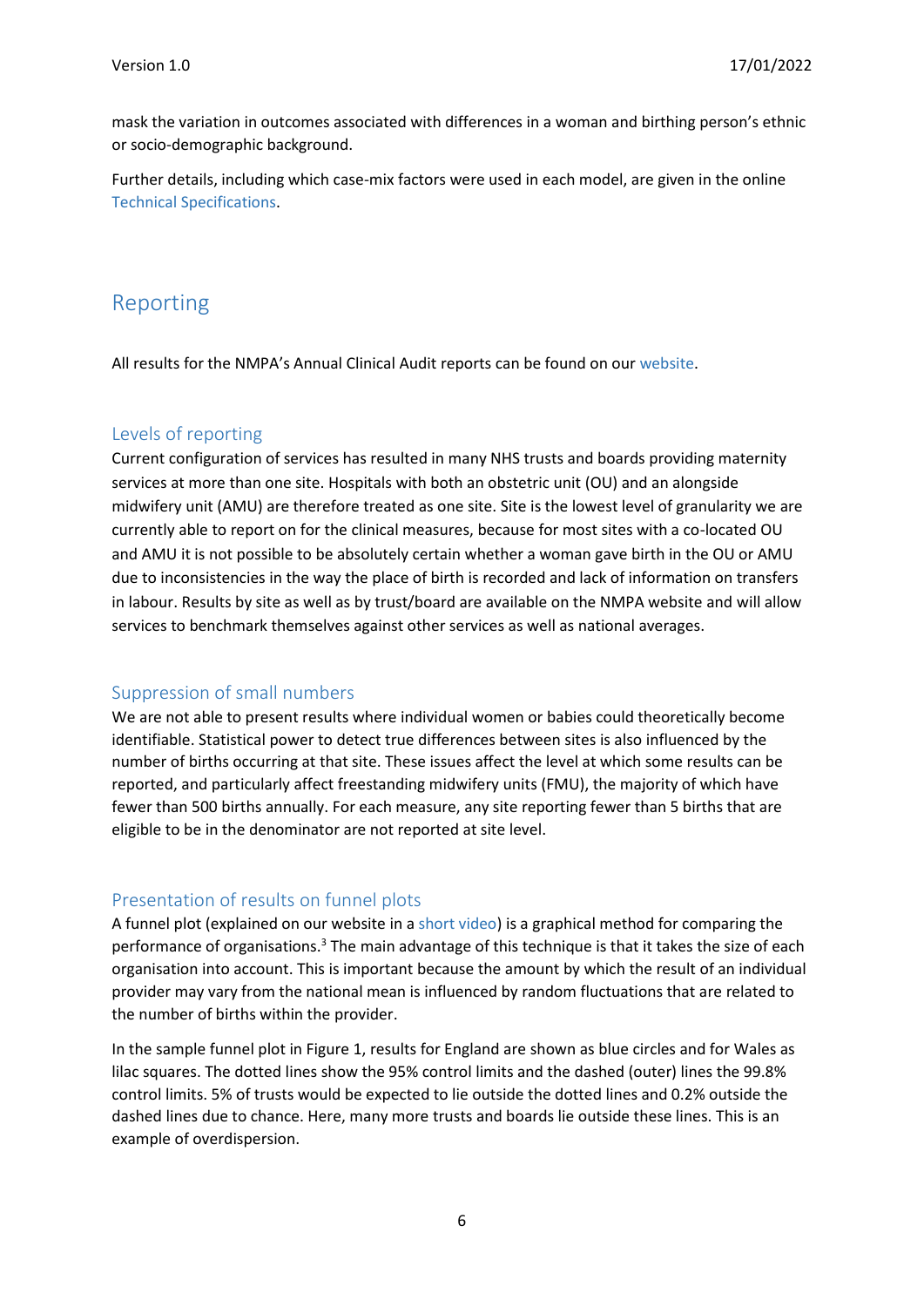

Figure 1: Sample funnel plot

The control limits within funnel plots highlight how much of the variation between providers exceeds that expected to occur due to chance alone. For the NMPA's three 'outlier measures', this is taken as an indication of care quality. For other measures, we use funnel plots only to show where there are substantial systematic (non-random) differences between services.

Several of the funnel plots presented in the clinical report show evidence of a phenomenon known as overdispersion.<sup>4</sup> Overdispersion occurs when a greater level of variability among providers is demonstrated than can be explained by chance and the existence of a few outlying units. Important possible explanations for overdispersion include differences in data quality, the limitations of the risk adjustment methods and 'clinical uncertainty.' This means variation in practice as a result of the absence of clear evidence-based clinical standards and different clinician preferences. We have attempted to limit the impact of differences in case-mix and in data collection and coding practices between sites as well as trusts/boards. However it is likely that some of the systematic variation between providers reflects clinical uncertainty.

Interactive funnel plots are available on the NMPA website, as well as data tables and overviews of all results per trust/board and site.

#### <span id="page-6-0"></span>Presentation of results on scatter plots

For our measures on smoking cessation, feeding of babies and skin-to-skin contact at birth, data quality is sufficiently poor that the comparison of data on funnel plots is considered inappropriate. These results are therefore presented on scatter plots, which do not seek to compare performance between organisations.

#### <span id="page-6-1"></span>The NMPA's outlier reporting

The NMPA's measures selected for outlier reporting were chosen because they represent adverse outcomes for women or babies with potential serious or long-term effects. Trusts/boards with results for these measures that are higher than would be expected by chance alone are notified and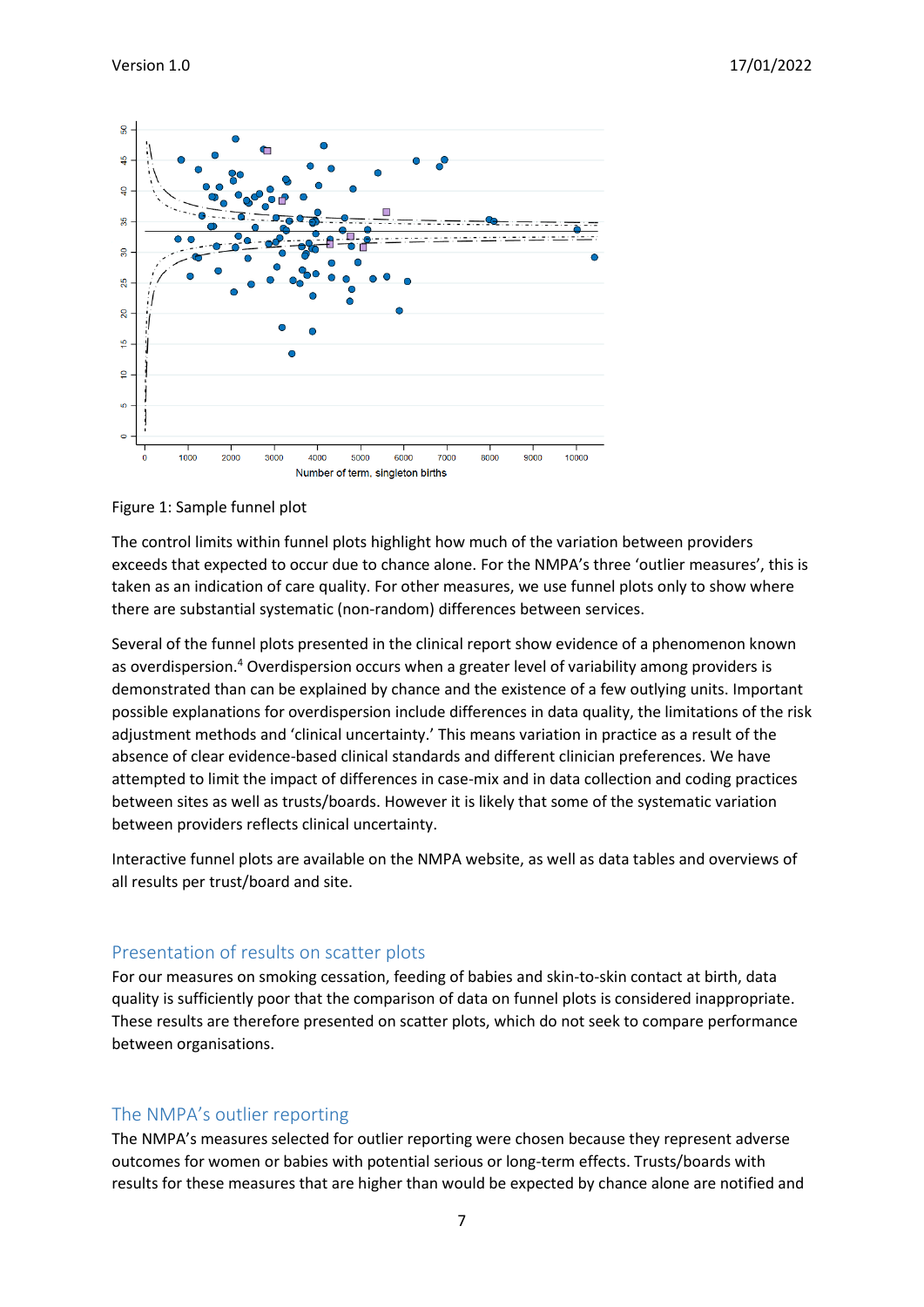asked to investigate why this might be the case. The measures included in the outlier reporting for the 2016-17 clinical report were:

- Proportion of women who sustained a 3rd or 4th degree perineal tear
- Proportion of women with an obstetric haemorrhage of 1500 ml or more
- Proportion of singleton, term, liveborn infants with a 5-minute Apgar score of less than 7

Outlier indicator reporting was not performed for Clinical reporting 2017-18 due to the lower proportion of English NHS trusts that could be included in the report, resulting in low confidence of an accurate national average for which to base outlier reporting on, and also due to poor timeliness of the data. Outlier reporting is currently also not planned for the 2018-19 clinical report after consulting with clinicians, due to the same issue of poor timeliness. However, it is the aim of the NMPA to continue with outlier reporting when both data quality and timeliness make outlier reporting valuable and meaningful to trusts and boards.

A full description on the NMPA's [Outlier Policy](https://maternityaudit.org.uk/FilesUploaded/NMPA%20Outlier%20Policy%20and%20Cause%20for%20Concern%20-%20December%202019.pdf) is available on the NMPA website.